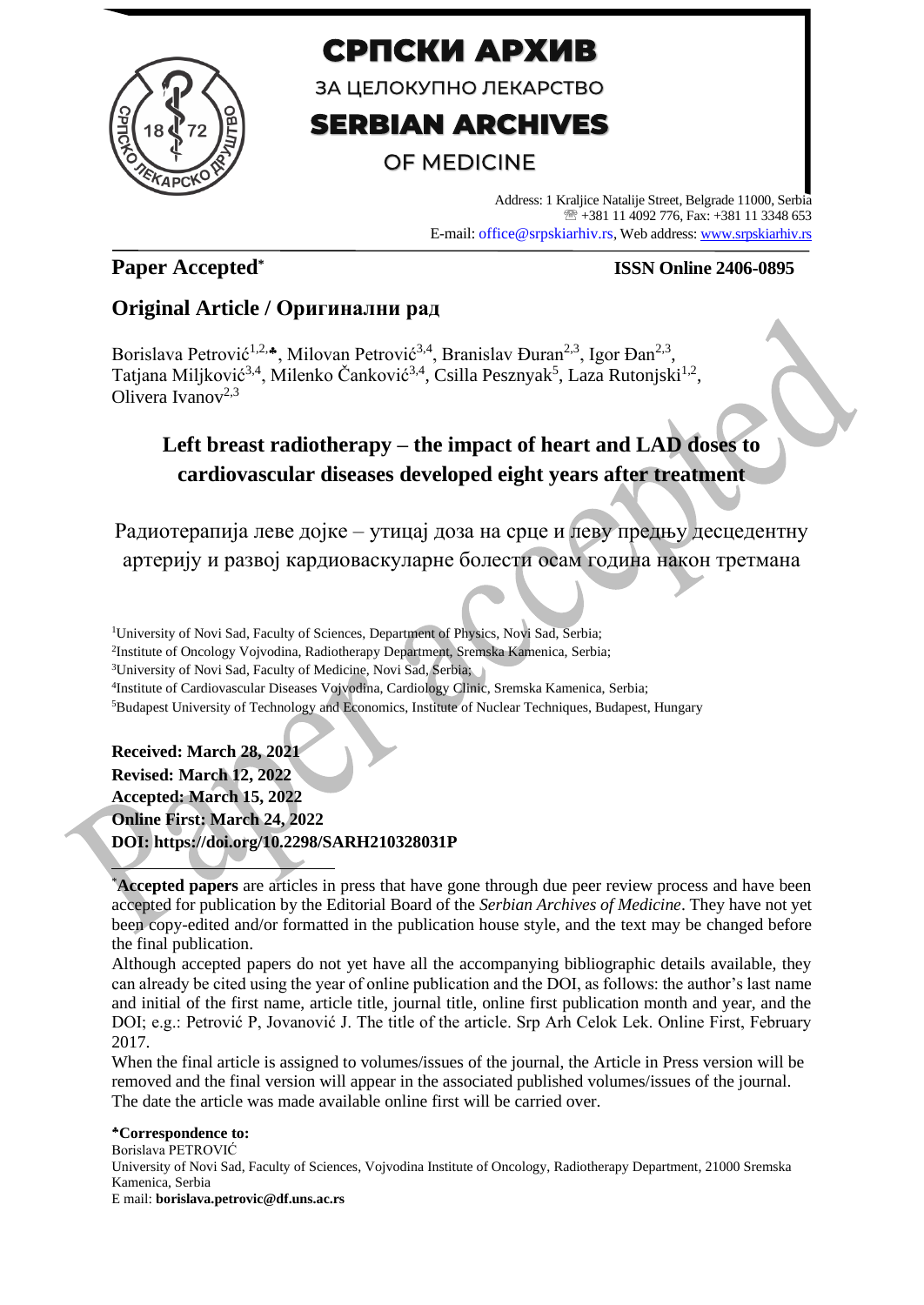Радиотерапија леве дојке – утицај доза на срце и леву предњу десцедентну артерију и развој кардиоваскуларне болести осам година након третмана

#### **SUMMARY**

**Introduction/Objective** Left breast cancer patients undergoing radiotherapy are at higher risk of cardiovascular diseases (CVD), as a partial volume of the heart is anatomically close to target volume. This may cause cardiovascular diseases in the years following cancer treatment. The aim of this work was to develop a scoring system which identifies patients with increased risk of development of cardiovascular diseases, as consequence of left breast irradiation**.**

**Methods** The patients followed up in this study were treated during 2009. Eight years later, they were invited to participate in a study where they underwent a cardiology evaluation. Their current condition was statistically correlated to the doses received by their heart and left anterior descendant (LAD) artery**.** 

**Results** Out of 114 patients, thirty-one women were evaluable for cardiology assessment. Out of these 31 subjects, six women were with a history of CVD before cancer treatment. Four women never developed any kind of heart associated disease, while in the other 27, newly onset CVD were diagnosed ranging from hypertension to myocardial infarction, strongly positively correlated to doses to heart and LAD ( $p = 0.003$ ). Severity of developed cardiovascular toxicity was formulated through the correlation of mean heart and mean LAD doses with cardiovascular diseases developed in form of the scoring system.

**Conclusion** The doses to critical organs depend on patient anatomy and technique of irradiation. The cardiovascular complications are proven as consequence of radiotherapy. Scoring system based on doses received by heart and LAD is reliable tool in predicting CVD.

**Keywords:** cardiotoxicity; computer-assisted radiotherapy planning, left-sided breast cancer; radiotherapy

#### **САЖЕТАК**

**Увод/Циљ** Пацијенткиње оболеле од карцинома леве дојке, лечене радиолошком терапијом, су у већем ризику од настанка кардиоваскуларних болести (КВБ), с обзиром да је анатомским положајем део срца често у непосредној близини третиране регије, што у годинама након третмана, може да изазове појаву кардиоваскуларних болести. Циљ овог рада био је развој скоринг система који идентификује пацијенте са повећаним ризиком од развоја кардиоваскуларних болести, као последицу зрачења леве дојке.

**Meтоде** Пацијенткиње које су праћене током ове студије зрачене су током 2009.године. Осам година касније, позване су да учествују у студији, током које су прегледане од стране кардиолога. Њихов налаз корелиран је са дозама које су током радиолошке терапије примили срце и лева предња десцедентна коронарна артерија (ЛАД).

**Рeзултати** Од 114 позваних пацијенткиња којима је током 2009. године зрачена лева дојка, тридесет једна пацијенткиња се одазвала позиву на кардиолошки преглед. Oд овог броја, шест пацијенткиња је имало кардиоваскуларну болест пре лечења малигне болести. Четири жене нису никад развиле ни једну кардиоваскуларну болест до кардиолошког прегледа, док су осталих 27 пацијенткиња развиле бар једну од КВБ, од хипертензије до инфаркта миокарда. Тежина кардиоваскуларне болести је јако позитивно корелисана са средњом дозом на срце и средњом дозом на ЛАД (*p* = 0.003).

**Закључак** Дозa на критичне органе зависи од анатомије пацијента али и од радиотерапијске технике која је спроведена. Кардиоваскуларне компликације су доказана последица зрачења леве дојке. Тежина компликација зависи од односа између доза на срце и ЛАД изражена кроз скоринг систем. Скоринг систем заснован на дозама које примају срце и ЛАД је поуздан у предикцији развоја КВБ.

**Кључне речи:** кардиотоксичност; компјутерско планирање радиотерапије, карцином леве дојке; радиотерапија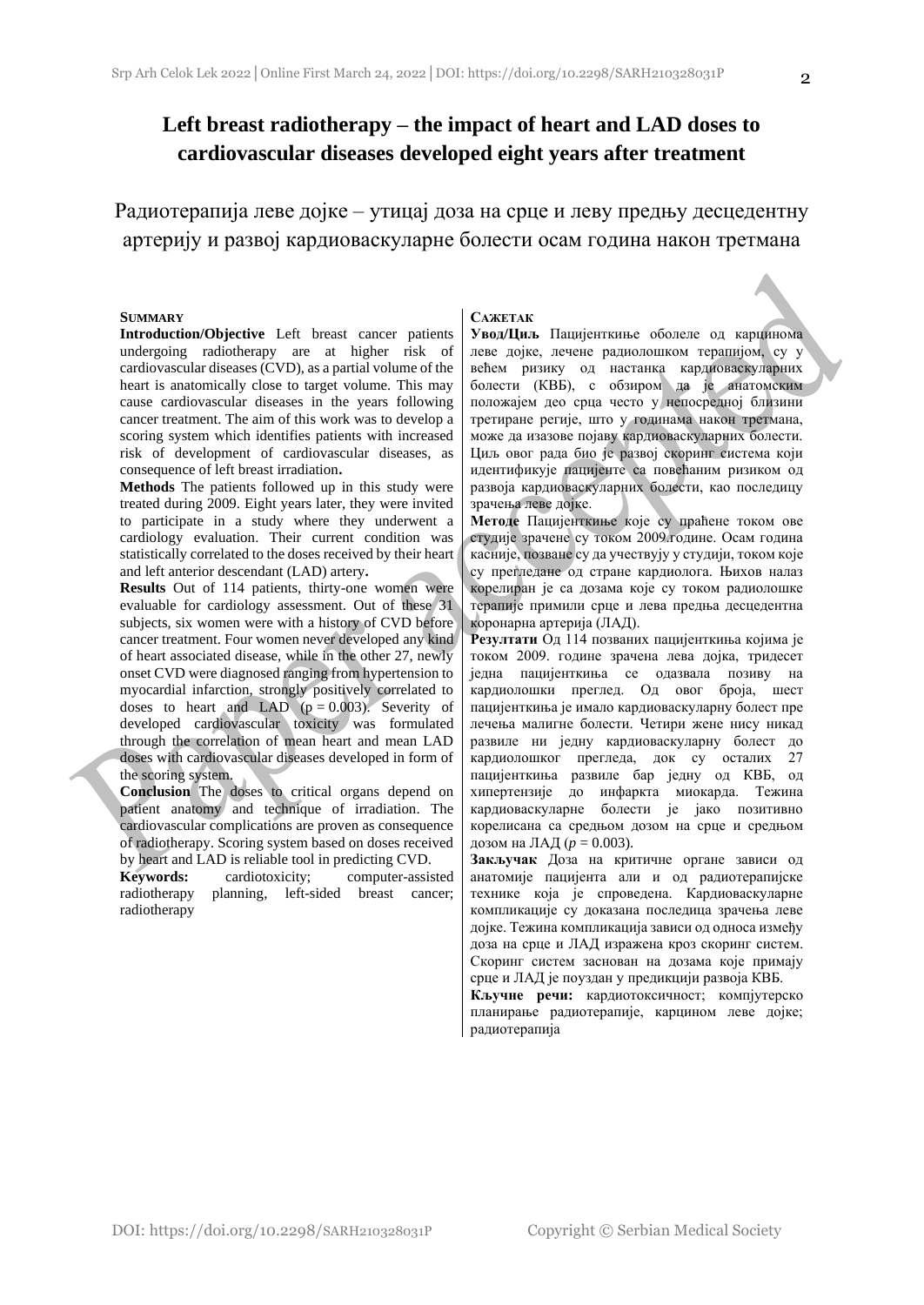Breast cancer is a global health care problem worldwide and in Republic of Serbia: 26% of all new cancer cases in Serbian female population were breast cancer patients, where approximately half of them are left-breast patients [1, 2].

Cardio-vascular diseases (CVD) are the first cause of death worldwide according to the World Health Organization (WHO). Together, malignant and cardiovascular diseases are the cause of 3/4 of all deaths (both sexes, all ages) in Serbia, where cardiovascular diseases are responsible for 52.1% and cancer for 22.8% of all deaths [3]. Incidences of both diseases are rising.

Radiation therapy of the breast is known to contribute to cardiovascular diseases, and has been reported as a possible cause of cardiac mortality since 1950s [4].

Due to increased reporting on correlation between cancer therapy and cardiovascular diseases, the European Society of Cardiology and International Atomic Energy Agency have published documents on the cardiovascular toxic effect of cancer therapy, including radiotherapy and chemotherapy [5,6] summarizing evidence. Increase in number of patients receiving chemotherapy and radiotherapy, earlier detection of disease and longer survival, lead to an increase in the number of new patients in cardiology, and may pose a global future problem.

The implementation of modern radiation therapy techniques have significantly lowered the dose to the heart and to the left descending coronary artery (LAD) both often very close to target volume. The usual doses to these two structures are far above 0.5 Gy, stated as limit in International Commission on Radiological Protection (ICRP 118).

The objective was to assess the toxic effect to these structures in our patient set, from radiotherapy aspect. The constraints given in the literature were very limited, so we conducted a retrospective analysis of treatment plans and patient conditions, to determine scoring system based on threshold values of mean heart (MHD) and mean LAD (MLAD) dose that would have clinical significance for development of CVDs.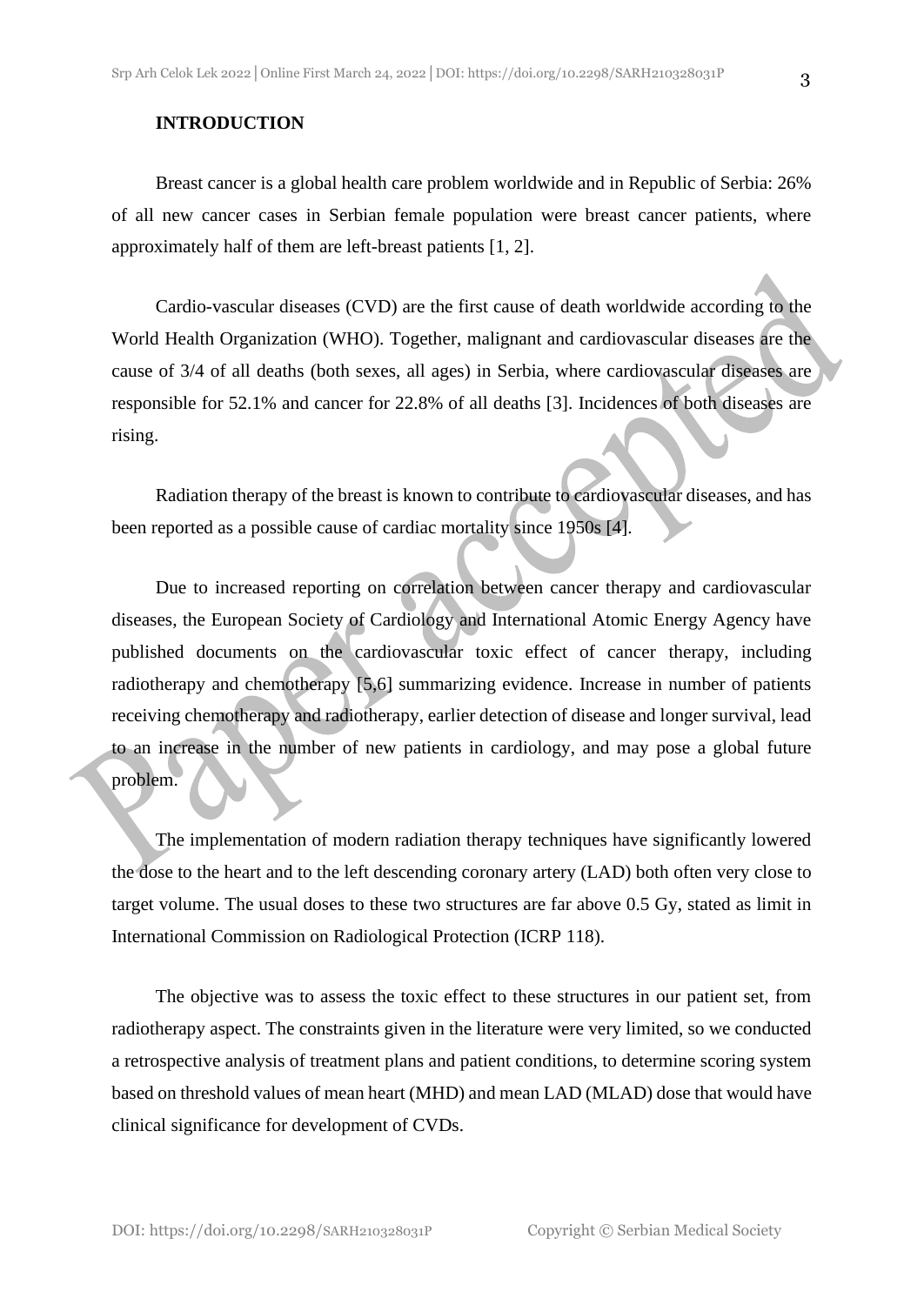#### **METHODS**

The subjects of this study were patients with left breast cancer treated during the year 2009. The Radiotherapy department of our Institute was equipped at that time with two linear accelerators, by Varian Medical Systems, Clinac series. The CT simulator was manufactured by Siemens. The treatment planning system XIO used was manufactured by Computerized Medical Systems (nowadays Elekta), and the dose was calculated by the convolution algorithm. Treatment plans were generated using a 6 MV beam, which was verified according to the IAEA recommendations [7, 8].

The treatment planning strategy at that time was two opposed tangential fields with enhanced dynamic wedges [9], and sub-fields.

Patient were immobilized on the Wing board® or Thorawedge® (Civco). Radiation oncologists delineated the target volume (breast), both lungs and the heart. The LAD was not delineated at the time of treatment. Dose prescribed to the center of the breast (ICRU reference point) was 50-60 Gy, with or without boost and supraclavicular lymph nodes, depending on the type and stage of the disease. Treatment plans were evaluated based on dose volume histograms. Patient position was verified before the first fraction on a portal imaging devices and then checked weekly.

The patients in this study were invited eight years after cancer treatment, to a clinical cardiology examination. Out of the 114 patients invited, thirty-one attended examinations, while others either did not answer, or members of the family reported their death (3 patients). Out of the subset of 31 women who responded to the cardiology examination and finally entered the study, 27 women were confirmed with CVD and only four women had never had any kind of CVD.

Patient's cardiology assessment consisted of a physical examination, an electrocardiogram, an echocardiography (EHO), an exercise stress test and included further diagnostic and therapeutic procedures. EHO evaluated atherosclerotic changes of aortic walls, aortic valves, left atrium dimension and volume; mitral valve; left ventricle walls and dimension, systolic (ejection fraction  $-EF$ ) and diastolic function; cavities of the right heart and systolic pressure and systolic function of the right ventricle; pulmonary artery and valve as well as pericardium. The stress tests were conducted for patients with symptoms of coronary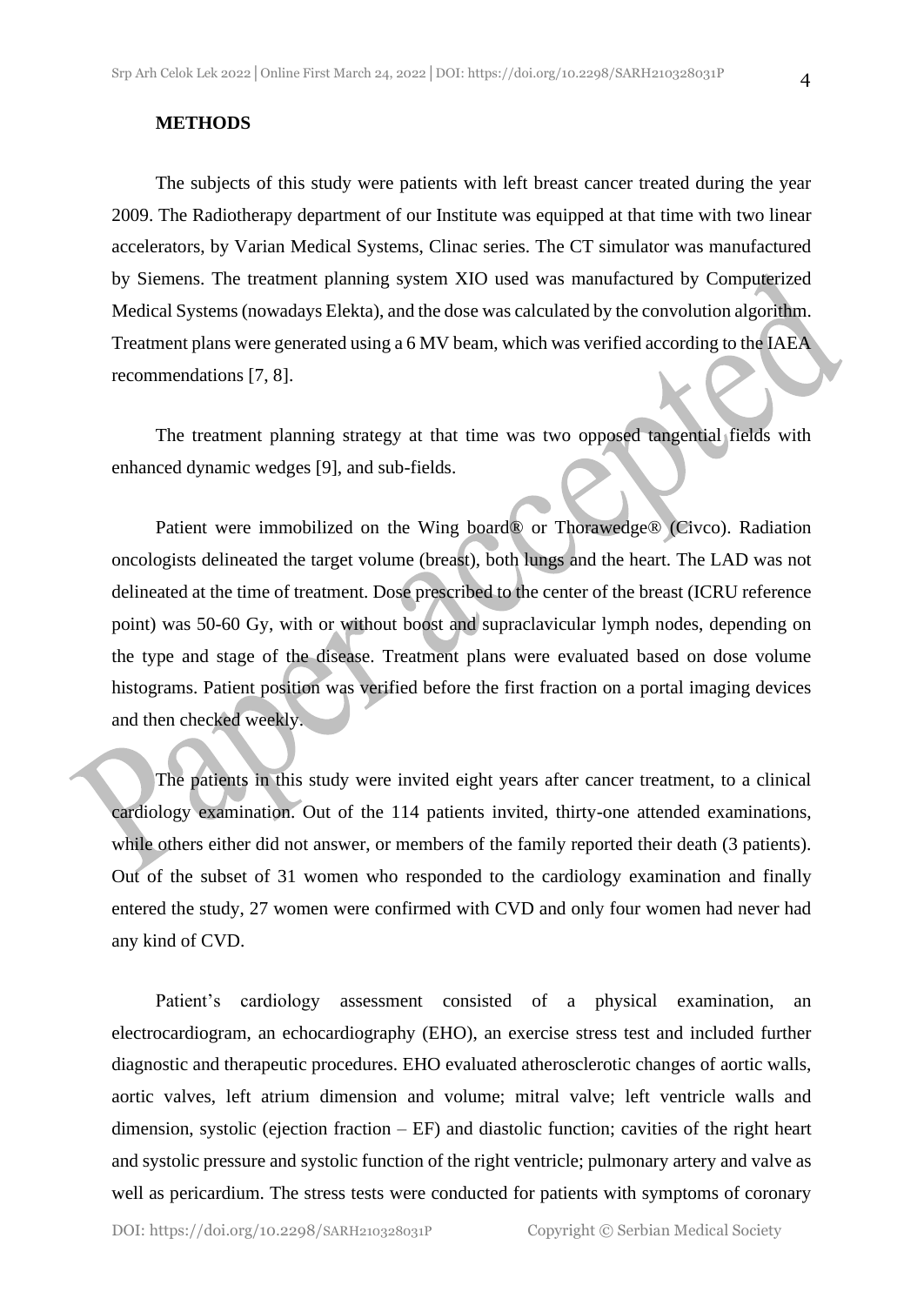artery disease or an irregular heart rhythm (arrhythmia). The overall conclusion of cardiologist for each patient was included in data analysis.

At the time of treatment planning in 2009, the LAD artery was not contoured. Since LAD cannot be visualized reliably on CT images made for treatment planning, radiation oncologists delineated the LAD structure on the de-archived plans according to guidelines and clinical atlases [10,11], and the heart. The physicists re-calculated treatment plans by the clinical version of the treatment planning system XIO to obtain doses to these two new structures (heart and LAD).

Figures were generated by software Origin Pro 8.0 (Northampton, MA, USA)

The patients treated at the hospital are treated according to the approved clinical radiation therapy protocols, by the Ethical board. Every patient signed approval for their treatment, and the cardiological study was purely volunteered. Patients examined by cardiologists got their cardiologist report, and also signed approval before any treatment was initiated based on findings from this study.

#### **RESULTS**

The patients were identified from the hospital registry, with their clinical data.

There was in total 114 left breast cancer patients irradiated during 2009, of which 92 could be successfully de-archived 7 years after treatment, and returned to the treatment planning system, without any errors during the de-archiving procedure. Out of this number, 86 patients could be recalculated without an error in the treatment planning system. Six plans had unknown calculation error. Finally, 31 patients responded to the appointment with cardiologist at the time when study was conducted and were included in dose/CVD evaluation.

At the time of the treatment, age distribution was as follows: there were no patients younger than 30 and older than 80. Four patients (3.5%) of 114 patients were in their 30s, 28% of patients in their 40s, 30.7% patients in their 50s, 34.3% patients in their 60s and 3.5% of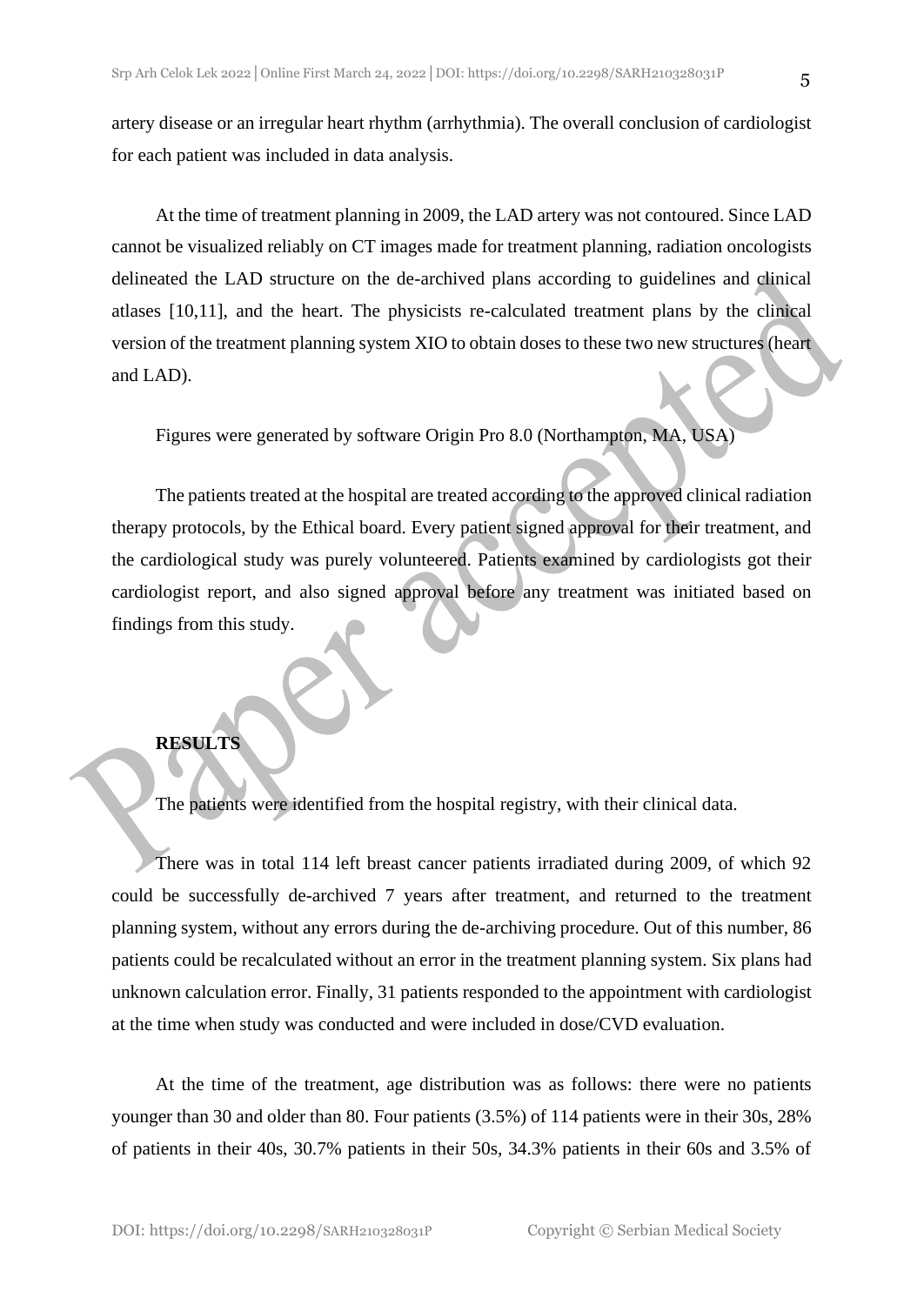patients in their 70s.The mean age of female left breast patients during the year 2009 was 60.9 years.

The distribution of diagnosis was as follows: most of the 114 patients had ductal carcinoma (55.3%), medullar carcinoma was present in 4.4% patients, lobular carcinoma in 9.6%, mixed type in 3.5%, tubular, micropapillary and mucinous in 0.9%. In 28 patients (24.6%) there were no data on the type of carcinoma.

When the tumor grade was evaluated in the group, there were 11% of patients with G1 grade, 28% of patients with G2 grade, 13% of patients with G3 grade, while no data was present for 52% of the patients.

There were no records in the hospital database about CVD risk factors associated with heart diseases prior to cancer treatment.

The chemotherapy drugs before, during and after radiation therapy were: 32% patients received two drug combination, mainly FAC and Tamoxifen, 6% received 3 drugs, 0.9% had 4 drugs, while one drug was received by 32% of patients, mainly Tamoxifen. 3.5% did not have chemotherapy at all, while there was no data for 24.5% of the patients in the system (most likely received chemotherapy in local hospitals). The chemotherapy agents used were: FAC VI, AC, CMF, Tamoxifen, Docetaxel, Paclitaxel, Bevacizumab, Trastuzumab, Goserelin. All medicines listed (FAC, AC, CMF, Tamoxifen, Docetaxel, Paclitaxel, Bevacizumab, Trastuzumab, Goserelin) have some degree of proven cardiotoxic effect [4,12]. It has been confirmed in literature that Tamoxifen cannot be associated with an increased incidence of heart diseases [13] but is correlated to an increased incidence of venous thrombosis and stroke [14].

#### **Radiotherapy treatment**

Prescribed doses to the breast were 60 Gy (66.6%) and 50 Gy (33.4%). The prescription to the supraclavicular region was 50 Gy (36%), while 20.2% of patients received an additional boost to the breast (10-12 Gy).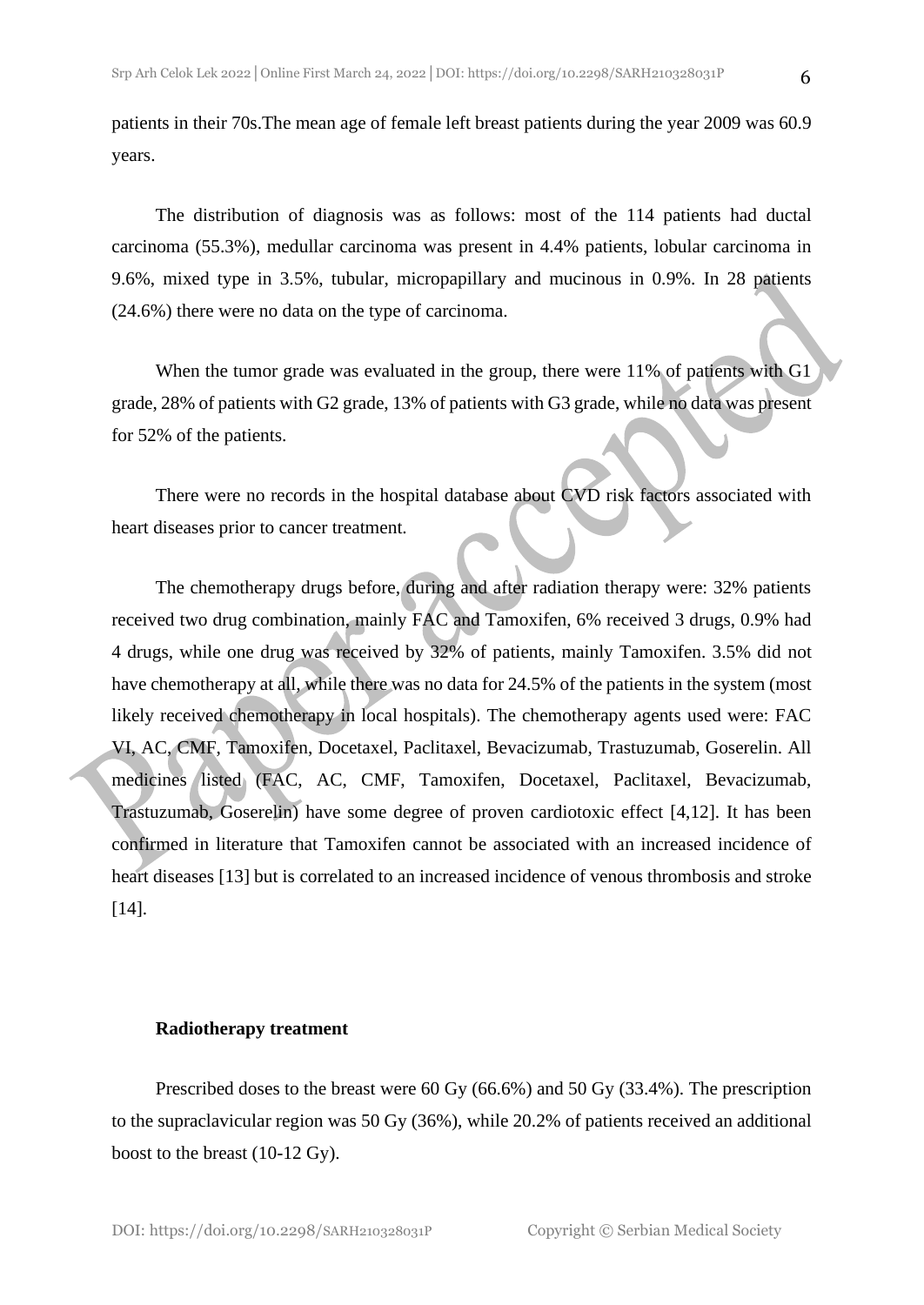There were 58% patients who were treated to the breast only, 15% breast with boost, 25% breast with supraclavicular field (SC) and 2% breast, boost and SC.

Calculated doses to heart and LAD and volumes are given in Table 1. The mean doses to the heart volume ranged among patients between 0.3 Gy and 62.4 Gy, with average of mean heart dose of 4.6 Gy. The mean volume of the heart was  $727 \text{ cm}^3$ . As for the left lung, the maximum dose was 65.5 Gy (mean maximum 59.6Gy), and average mean dose in the group 6.8Gy. The left anterior descending artery (LAD), which was newly delineated, after the dearchiving of the treatment plans, received maximum of 62.1 Gy while the mean dose was 21.6Gy. The mean volume of delineated LAD was  $5.2 \text{ cm}^3$ . The trend of maximum doses to LAD and heart, as well as lungs follow the increase of mean doses: higher the mean dosehigher the maximum.

Maximum heart distance (distance from radiation field edge to heart edge) and maximum lung distance (distance from radiation field edge to chest wall) were measured. The heart entered the irradiated volume by a mean length of 3.5 cm (but was shielded by MultiLeaf Collimator -MLC), while the left lung was included with a mean of 3.7 cm (also shielded by MLC). The heart was exposed to open beam by a mean value 1.4 cm. Measurements were done from the beam edge and presented in the Figure 1.

#### **Cardiovascular evaluation**

Thirty-one patients responded to the appointment with cardiologist. Out of this number, only four women never had any kind of heart associated diseases, while in other 27 women CVDs found were ranging from simpler hypertension to very complicated myocardial infarction (in total 3 patients). Out of the 31 evaluable patients, 6 patients had had a history of cardiovascular diseases before the treatment of breast cancer. Additionally eight patients (26%) developed some form of cardiovascular disease during the first 5 years after treatment (phlebothrombosis, cardiomyopathy and MI).

The data of all examined patients after cancer treatment are presented in Table 2.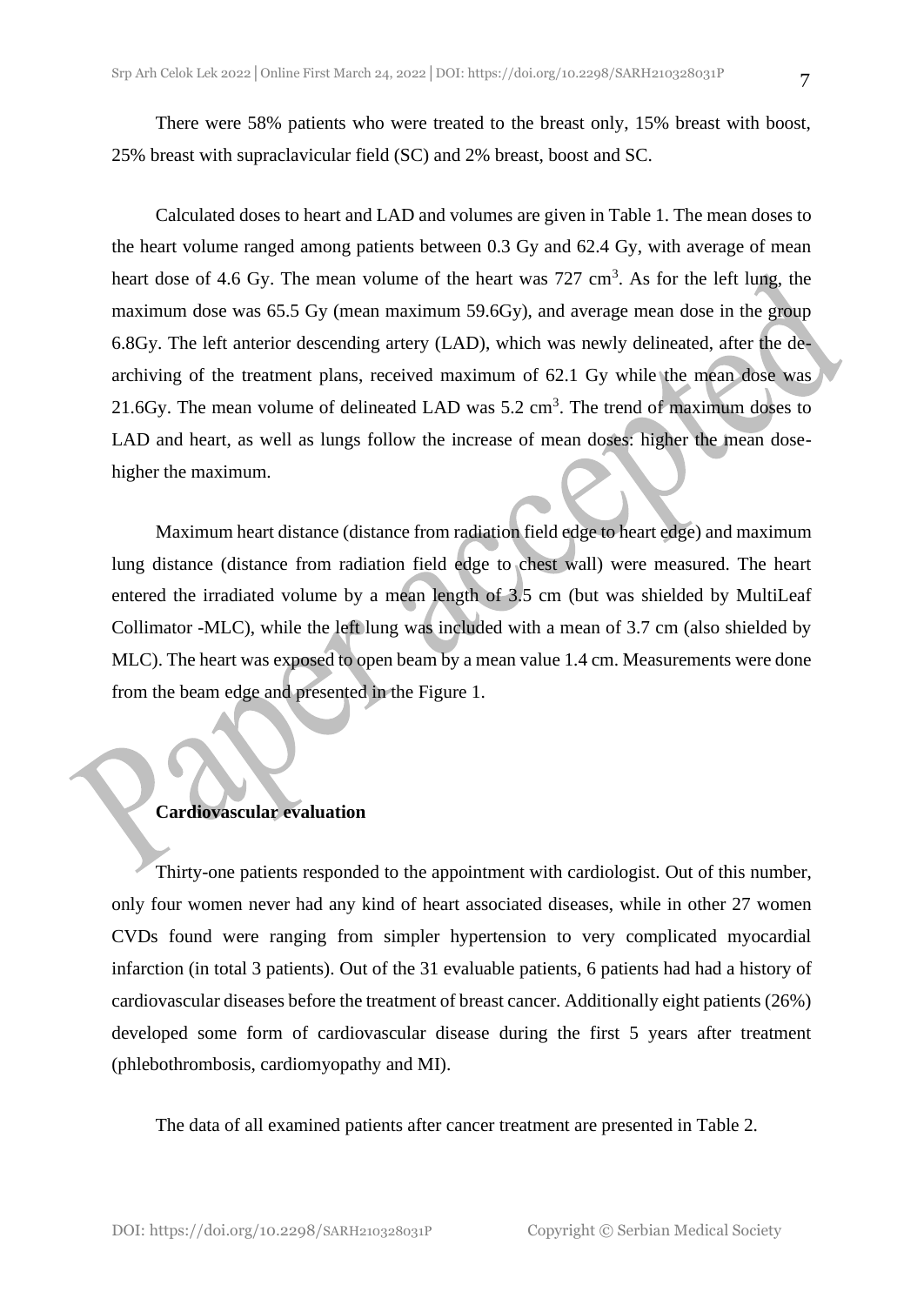The mean heart dose of examined patients and their mean LAD dose were correlated on Figure 2. The positive strong correlation ( $r = 0.7772$ ,  $p < 0.00001$ ) between mean heart dose and mean LAD dose was found.

Cardiovascular complications found in analyzed group were as follows: myocardial dysfunction and heart failure, coronary artery disease, valvular disease, arrhythmias, arterial hypertension, thromboembolic disease, peripheral vascular disease and stroke, pulmonary hypertension and pericardial complications.

Patients were graded according to the cardiotoxicity grading system given in literaturemeasured ejection fraction (EF) and other findings [14].

According to severity of CVD we divided all patients in four groups: Group 1- venous disease and/or hypertension, group 2- group  $1 +$  arrythmia or coronary disease (angina pectoris), group 3- group 2 + hypertrophy and/or cardiomyopathy, group 4-group 3 + stenocardia/myocardial infarction. In the next step, we defined threshold values for MHD and MLAD for each group. Analyzing given data, we concluded that the results show a scoring system. Finally, after correlation od CVD group and mean doses values, our results have showed that patients can be divided in 4 scores (1-4) which is presented in Table 3.

Score 1 were patients with  $MHD < 2Gy$  and  $MLAD < 10Gy$ ; score 2- patients with MHD < 3Gy and MLAD < 20 Gy; score 3: patients with MHD < 5 Gy and MLAD < 25 Gy; score 4: patients with MHD > 5 Gy and MLAD > 25 Gy. Our results showed that patients with  $MHD < 2Gy$  and  $MLAD < 10Gy$  had venous disease and/or hypertension; patients with MHD  $\langle$  3Gy and MLAD $\langle$  20 Gy developed venous disease and/or hypertension plus arrhythmia or coronary disease (angina pectoris); patients with MHD  $<$  5 Gy and MLAD  $<$  25 Gy developed venous disease, hypertension, arrhythmia, coronary disease (angina pectoris) and hypertrophy and/or cardiomyopathy; and patients with MHD  $>$ 5 Gy and MLAD  $>$  25 Gy developed all previous diseases plus stenocardia and/or myocardial infarction, as shown in Table 3. The scoring system developed in this work is based on possible complication severity correlated to doses received by critical organs in our data, ranging from 1 to 4, and correlates with the values of doses to heart and LAD found in literature [11].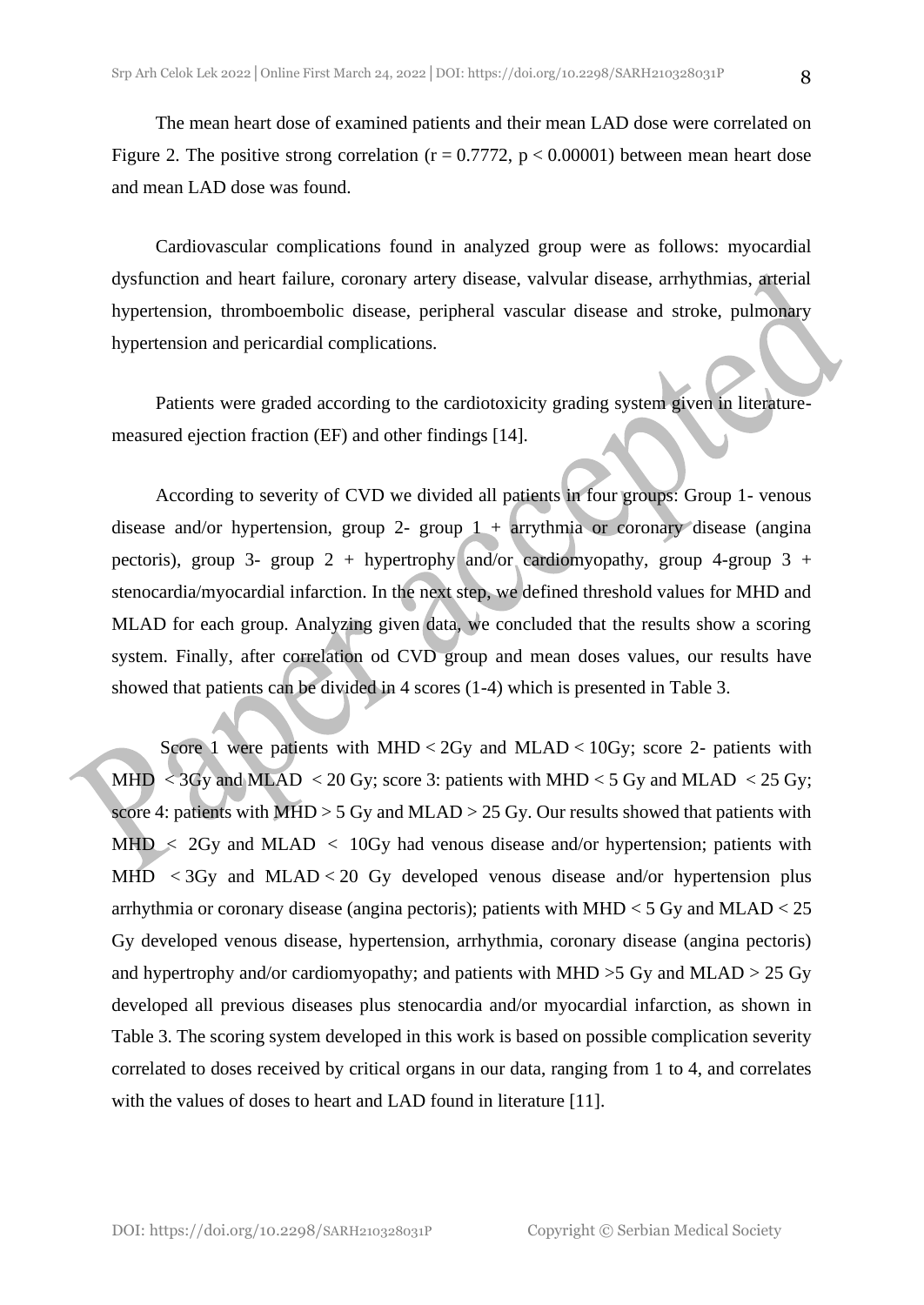The positive correlations between mean doses to heart and CVD developed  $(r = 0.9803,$  $p < 0.003$ ), as well as MLAD and clinical CVD developed ( $r = 0.9803$ ,  $p < 0.003$ ), significant at  $p < 0.05$ , was found on Figure 4.

At the time of treatment planning of these patients, only QUANTEC parameters were available for treatment plan evaluation. According to QUANTEC, heart and its pericardium should be irradiated within following limits: mean dose < 26 Gy (our results in cardiologically examined group was 4.6 Gy),  $V30Gy < 46\%$  (our result 3.4%), and  $V25Gy < 10\%$  (our result 4%). LAD dose is not mentioned in QUANTEC. Lung V20Gy according to QUANTEC should be < 30% (our result 10.4%) and mean dose with least complication probability 7 Gy (our result 6.8 Gy). Generally speaking, the average treatment planning dosimetry results in treatment plans were far below the indicated upper limits for long term cardiac or pulmonary complication probability, but contrary to the stated QUANTEC parameters, some form of CVD complications developed in majority of patients.

#### **DISCUSSION**

Breast cancer as the most common cancer in women worldwide, is curable in early stages thus survival can be long term. Since radiation therapy is an effective tool in the treatment of breast cancer, where structures in the heart, such as the LAD, are exposed to radiation, sparing the heart and its structures becomes significant issue in breast treatment planning.

It is evident from literature that the risk of major cardiovascular events becomes more pronounced 5 years after radiation therapy and continues to increase even for 3 more decades [15, 16]. Other studies reported cardiac events 10 years after initial radiotherapy treatment. The worst-case scenario is when irradiation worsens an already present CVD, or accelerates its appearance in cases where risk factors are present. Our results are in line with these findings: out of 31 examined patients 3 had myocardial infarction and all of them had previous CVD before radiotherapy.

Between treatment and cardiology assessment, three patients had died, others could not be reached or could not show up for the appointment, while only 1/3 of recalculated and 1/4 of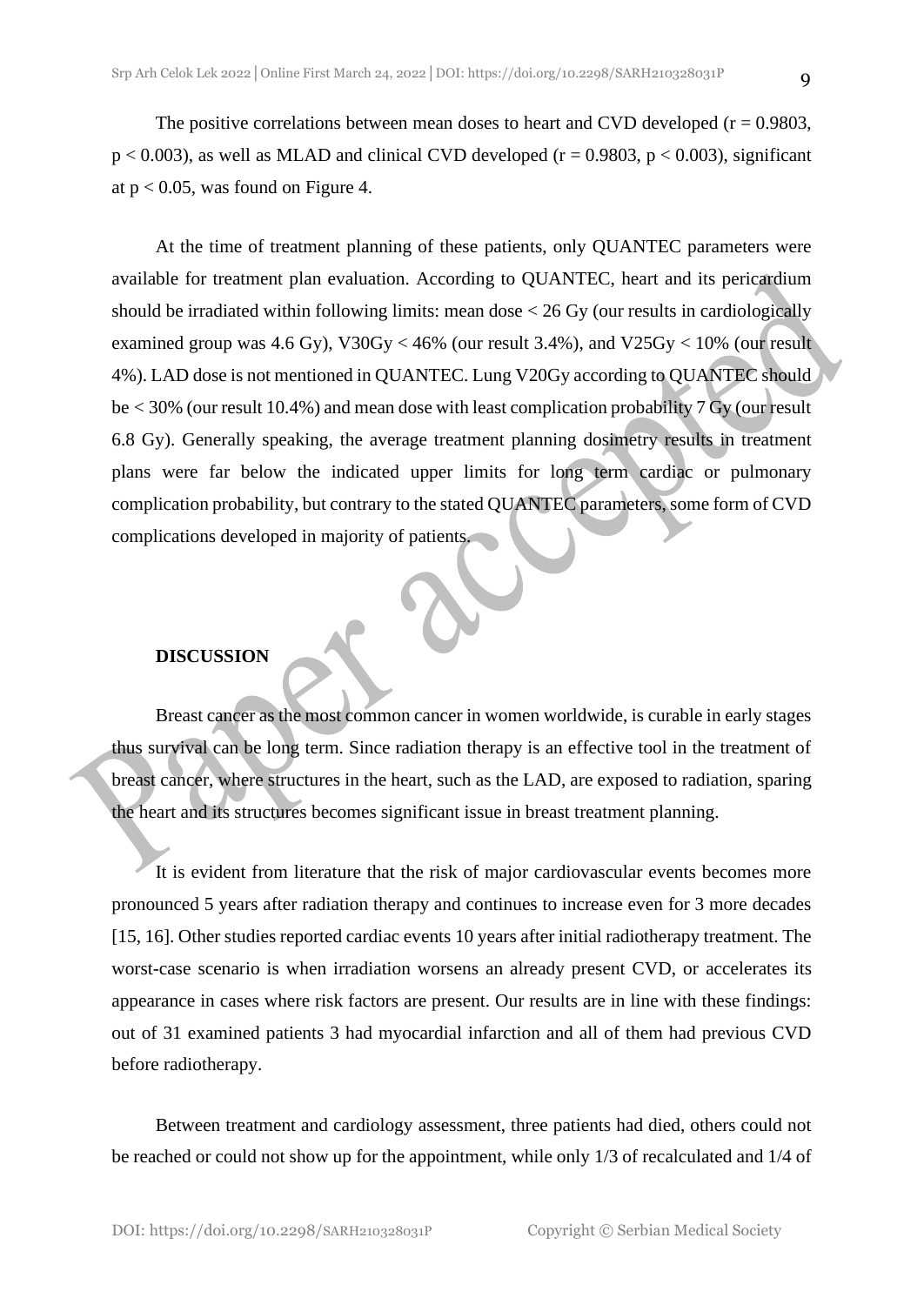the total number of left breast patients treated in 2009, actually responded to cardiology evaluation.

There is evidence of strong correlation of dose distribution to the heart with the later developing cardiac effects [16] which defines the increasing risk of major cardiac effect by MHD increase by 7.4% per 1 Gy of MHD. The main strength of this paper is that it clearly correlates the doses received by the heart and LAD, to the cardiovascular complications developed after treatment. The cardiology assessment data of cancer survivors are now used as reference, for treatment plan strategy and evaluation. The results presented in our study correlate with published data [11, 17].

The most frequent cardiac problem reported during radiotherapy in the literature is acute pericarditis, pericardial effusion and arrhythmia [14]. In our investigation, none of our patients have reported cardiac problems during their treatment (according to hospital database reports). However, from the database of our cardiovascular clinic, there were 2 patients who requested clinical appointment immediately after radiation therapy and 8 patients in the following 5 years.

During radiotherapy treatment planning and delivery, special attention should be paid to the use of cardiac shielding opportunities and modern techniques [18], such that the dose volume histogram reflects the need for sparing the heart and heart structures. The implementation of deep inspiration breath hold (free or assisted) is the easiest way to naturally shield the heart by increasing the volume of air between the heart and chest wall where the tangential field edge is positioned [19, 20, 21], by the use of arc techniques (VMAT) [22, 23] or advanced robotic accelerators. The optimal option for a significant decrease of dose to both lungs and heart is prone positioning but also use of immobilizing devices dedicated for both prone and supine breast radiotherapy [23, 24]. Assisted voluntary breath hold (ABC, Elekta), VMAT and both prone and supine breast irradiation are now available forms of treatment at our clinic.

Although all dosimetry parameters from the DVH of treatment plans of examined patients were far below any clinically known limitation, it is clear that patient's heart and LAD may be severely damaged by radiation, especially if previous cardiovascular disease was registered [24]. Our results also confirm these findings. Severity degree of cardiovascular disease can be predicted according to the mean heart dose and mean LAD artery dose together,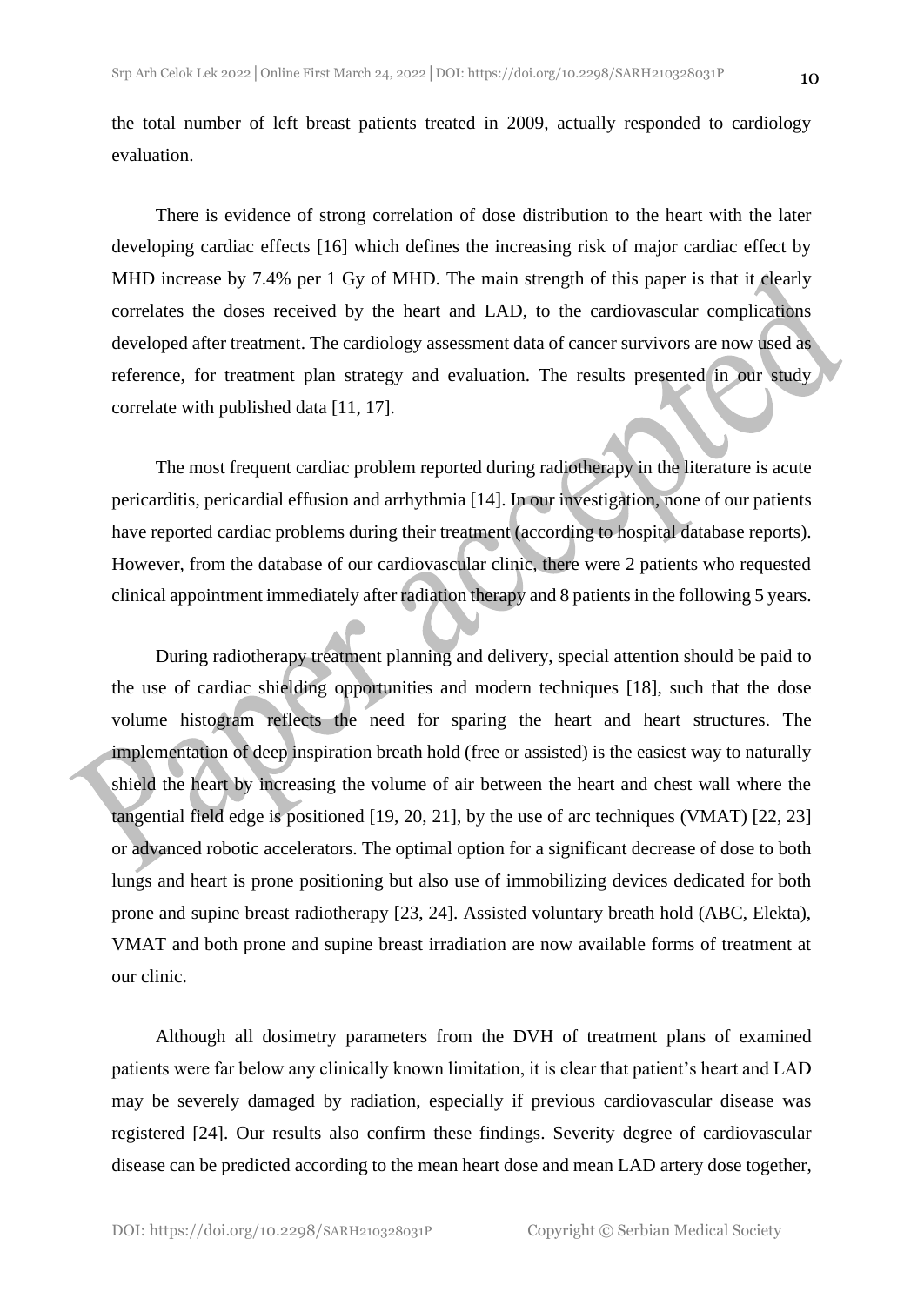as we did in this work through the scoring system generated, but more detailed constraints are needed [25, 26]. Patients treated with radiotherapy for left-sided breast cancer, should remain in cardiology follow-up to diagnose possible cardiotoxicity [27].

The limitation of the current study is limited number of patients. Out of 114 initially selected patients, only 31 entered the final analysis. Definitive conclusions should be made after conducting prospective well-designed trial with more patients included.

The management of cardio-oncology patients requires a multidisciplinary approach to provide optimal care for patients. In that respect, these specialties will soon have to bring about new joint protocols, on management of cardio-oncology patients [28]. Propositions on management of cardiac toxicity are still under development and additional studies and research are needed [29] but it is recognized that a model predicting cardiology complication due to therapy is needed [30]. The scoring system we proposed here serves in our institution as a predictor of CVD complications.

### **ACKNOWLEDGEMENT**

This work was funded and supported by two scientific grants of the Provincial Secretariat for Science and Technological Development of the Autonomous Province of Vojvodina, Serbia, (No.114-451-2634/2015 and 114-451-2076/2016).

**Conflict of interest:** None declared.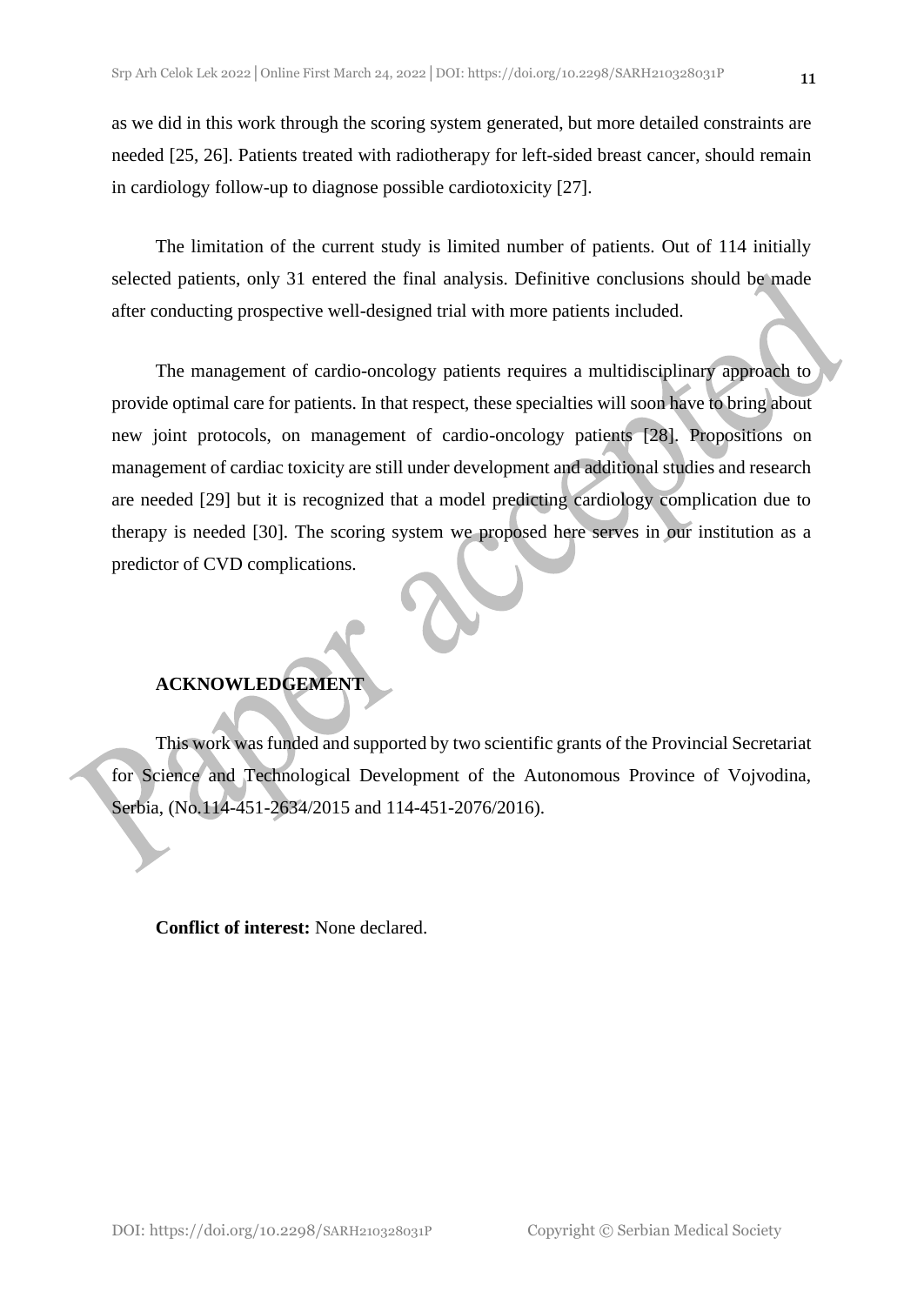#### **REFERENCES**

- 1. Ferlay J, Steliarova-Foucher E, Lortet-Tieulent J, Rosso S, Coebergh J, Comberet H al, Cancer incidence and mortality patterns in Europe: Estimates for 40 countries in 2012, Eur J Cancer. 2013; 49: 1374– 1403, https://doi.org/10.1016/j.ejca.2012.12.027; PMID: 23485231
- 2. Registar za rak (Cancer registry Vojvodina), Available from: http://www.onk.ns.ac.rs/
- 3. Incidence and mortality of acute coronary syndrome in Serbia 2015 (in Serbian). Institut za zaštitu zdravlja Srbije, Beograd, Report No 9, 2014. Available from: http://www.batut.org.rs
- 4. Duma MN, Herr AC, Borm KJ, Trott KR, Molls KR, Oechsner M et al, Tangential Field radiotherapy for Breast cancer—The Dose to the heart and heart subvolumes: What structures Must Be contoured in Future clinical Trials?, Front. Oncol. 2017; 7:130, https://www.frontiersin.org/articles/10.3389/fonc.2017.00130; PMID: 28674678
- 5. Zamorano JL, Lancellotti P, Rodriguez Munoz D, Aboyans V, Asteggiano R, Galderici M et al, 2016 ESC Position Paper on cancer treatments and cardiovascular toxicity developed under the auspices of the ESC Committee for Practice Guidelines, Eur J Heart Fail, 2017; 19: 9–42, doi:10.1002/ejhf.654; PMID: 27567406
- 6. Wondergem J, Boerma M, Kodama K, Stewart FA, Trott KR, Cardiovascular effects after low dose exposure and radiotherapy: what research is needed? Radiat Environ Biophys 2013 52(4): 425-434. DOI 10.1007/s00411-013- 0489-2.; PMID: 23999657
- 7. Rutonjski L, Petrovic B, Baucal M, Teodorovic M, Cudic O, Gershkevitsh E et al, Dosimetric verification of radiotherapy treatment planning systems in Serbia: national audit, Radiat Oncol 2012, 7:155, https://doi.org/10.1186/1748-717X-7-155; PMID: 22971539
- 8. Gershkevitsh E, Pesznyak C, Petrovic B, Grezdo J, Chelminski K, Do Carmo Lopes M et al, Dosimetric interinstitutional comparison in European radiotherapy centres: results of IAEA supported treatment planning system audit, Acta Oncol, 2014; 53: 628–636; DOI:doi.org/10.3109/0284186X.2013.840742; PMID: 24164104
- 9. Petrovic B, Grzadziel A, Rutonjski L, Slosarek .: Linear array measurements of enhanced dynamic wedge and treatment planning system (TPS) calculation for 15 MV photon beam and comparison with electronic portal imaging device(EPID) measurements, Radiol Oncol 2010, 44 (3): 199-206, doi:10.2478/v10019-010-0037-5; PMID: 22933916
- 10. Wennstig AK, Garmo H, Hallstrom P, Nystrom PW, Edlund P, Blomqvist C et al, Inter-observer variation in delineating the coronary arteries as organs at risk, Radiother Oncology 2017; 122: 72–78, http://dx.doi.org/10.1016/j.radonc.2016.11.007; PMID: 27866849
- 11. Lee J, Hua KL, Hsu SM, Lin JB, Lee CH, Kuo Wei L et al, Development of delineation for the left anterior descending coronary artery region in left breast cancer radiotherapy: An optimized organ at risk, Radiother Oncol 2017, 122: 423–430, http://dx.doi.org/10.1016/j.radonc.2016.12.029; PMID: 28087071
- 12. Harrison JM, Pressler SJ, Friese CR, Cardiotoxic heart failure in breast cancer survivors: a concept analysis, J Adv Nurs 2016; 72(7): 1518–1528, doi: 10.1111/jan.12988; PMID: 27126746
- 13. Reis SE, Costatino JP, Wickerham DL, Tan-Chiu E, Wang J , Kavanah M, Cardiovascular effects of tamoxifen in women with and without heart disease: breast cancer prevention trial. National Surgical Adjuvant Breast and Bowel Project Breast Cancer Prevention Trial Investigators. J Natl Cancer Inst. 2001 Jan 3; 93(1):16-21, https://doi.org/10.1093/jnci/93.1.16; PMID: 11136837
- 14. Bird BRJH, Swain SM, Cardiac Toxicity in Breast Cancer Survivors: Review of Potential Cardiac Problems, Clin Cancer Res 2008;14(1) January 1: 14-24, doi:10.1158/1078-0432.CCR-07-1033; PMID: 18172247
- 15. Zhu Q, Kirova YM, Cao L, Arsene-Henry A, Chen J, Cardiotoxicity associated with radiotherapy in breast cancer: A question based review with current literatures, Cancer Treat Rev 2018, 68: 9–15, https://doi.org/10.1016/j.ctrv.2018.03.008; PMID: 29777800
- 16. Darby SC, Ewertz M, McGale P, Bennet AM, Blom-Goldman U, Bronnum D et al, Risk of Ischemic Heart Disease in Women after Radiotherapy for Breast Cancer, N Engl J Med 2013 March 14; 368:987-998, DOI: 10.1056/NEJMoa1209825; PMID: 23484825
- 17. Poitevin-Chacon A, Chavez-Nogueda J, Prudencio RR, Fernandez AC, Laguna AP, Linares J et al, Dosimetry of the left anterior descending coronary artery in left breast cancer patients treated with postoperative external radiotherapy, Rep pract oncol radioth 2018, 23: 91–96, https://doi.org/10.1016/j.rpor.2018.01.003; PMID: 29681771
- 18. Bartlett FR, Yarnold JR, Donovan E, Evans PM, Locke I , Kirby AM et al, Multileaf Collimation Cardiac Shielding in Breast Radiotherapy: Cardiac Doses are Reduced, But at What Cost?, Clin Oncol 2013, 25: 690-696, http://dx.doi.org/10.1016/j.clon.2013.09.002; PMID: 24083961
- 19. Tanna N, McLauchlan R, Karis S, Welgemoed C, Gujral DM , Cleator SJ et al, Assessment of Upfront Selection Criteria to Prioritise Patients for Breath-hold Left-sided Breast Radiotherapy, Clin Oncol 2017, 29: 356-361, http://dx.doi.org/10.1016/j.clon.2017.01.004; PMID: 28139381
- 20. Czeremszynska B, Drozda S, Gorzynski M, Kepka L, Selection of patients with left breast cancer for deepinspiration breath-hold radiotherapy technique: Results of a prospective study, Rep of pract oncol radioth 2017, 22: 341–348, http://dx.doi.org/10.1016/j.rpor.2017.05.002; PMID: 28701900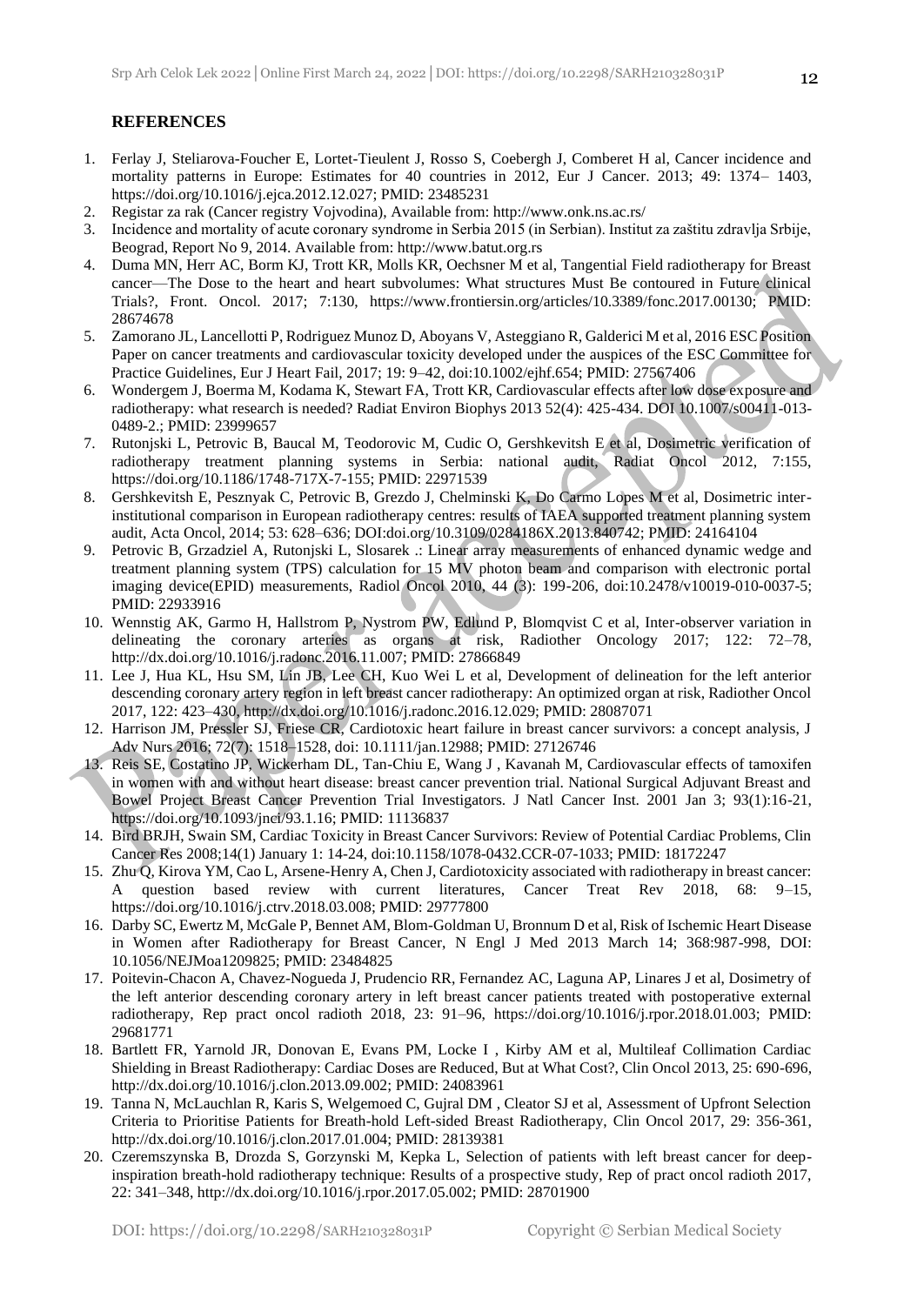- 21. Bartlett FR, Donovan EM, McNair HA, Corsini LA, Colgan RM , Evans PM et al, The UK HeartSpare Study (Stage II): Multicentre Evaluation of a Voluntary Breath-hold Technique in Patients Receiving Breast Radiotherapy, Clin Oncol 2017, 29: e51-e56, http://dx.doi.org/10.1016/j.clon.2016.11.005; PMID: 27890346
- 22. Drost L, Yee C, Lam H, Zhang L, Wronski M, McCann M et al, A Systematic Review of Heart Dose in Breast Radiotherapy, Clin Breast Cancer 2018, 18 (5): e819-24, https://doi.org/10.1016/j.clbc.2018.05.010; PMID: 29980429
- 23. Tanaka O, Ono K, Taniguchi T, Makita C, Matsuo M, Dosimetric evaluation of the heart and left anterior descending artery dose in radiotherapy for Japanese patients with breast cancer, J Radiat Res 2020, 61 (1): 134– 139; doi: 10.1093/jrr/rrz087; PMID: 31840754
- 24. Kahan Zs, Rarosi F, Gaal S, Csehati A, Boda K, Darazs B et al, A simple clinical method for predicting the benefit of prone vs. supine positioning in reducing heart exposure during left breast radiotherapy, Radiother oncol. 2018, 126: 487–492, https://doi.org/10.1016/j.radonc.2017.12.021; PMID: 29373194
- 25. Gaasch A, Schönecker S, Simonetto C, Eidemüller M, Pazos M, Reitz D et al; Heart sparing radiotherapy in breast cancer: the importance of baseline cardiac risks, Radiat Oncol 2020, 15:117; https://doi.org/10.1186/s13014-020- 01520-8, PMID: 32448164
- 26. Beaton L, Bergman B, Nichol A, Aparicio M, Wong G, Gondara L et al, Cardiac death after breast radiotherapy and the QUANTEC cardiac guidelines, ctRO 2019, 19: 39–45, https://doi.org/10.1016/j.ctro.2019.08.001, PMID: 31485490
- 27. Altınok P, Korkmaz L, Altınok A, Bese N; Were We Able to Reduce Cardiac Doses in Breast Cancer Radiotherapy Over Time?, Eur J Breast Health 2021; 17(2): 145-149, DOI: 10.4274/ejbh.galenos.2021.6148, PMID: 33870114
- 28. Bergom C, Julie A. Bradley JA, Ng AK, Samson P, Robinson C, Lopez-Mattei J et al, Past, Present, and Future of Radiation-Induced Cardiotoxicity: Refinements in Targeting, Surveillance, and Risk Stratification, J Am Coll Cardiol CardioOnc. 2021, 3 (3): 343–359, doi: https://doi.org/10.1016/j.jaccao.2021.06.007, PMID: 34604796
- 29. Banfil K, Giuliani M, M.Aznar, MC Vozein, CF Finn, Cardiac Toxicity of Thoracic Radiotherapy: Existing Evidence and Future Directions 2021, 16 (2) P216-227, https://doi.org/10.1016/j.jtho.2020.11.002, PMID: 33278607
- 30. Gard A, Kumar P; Dosimetric comparison of heart and left anterior descending artery in patients with left breast cancer treated with three Dimensional conformal therapy and intensity modulated therapy, Cureus 2022, Jan 11;14(1):e21108. doi: 10.7759/cureus.21108, PMID: 35028247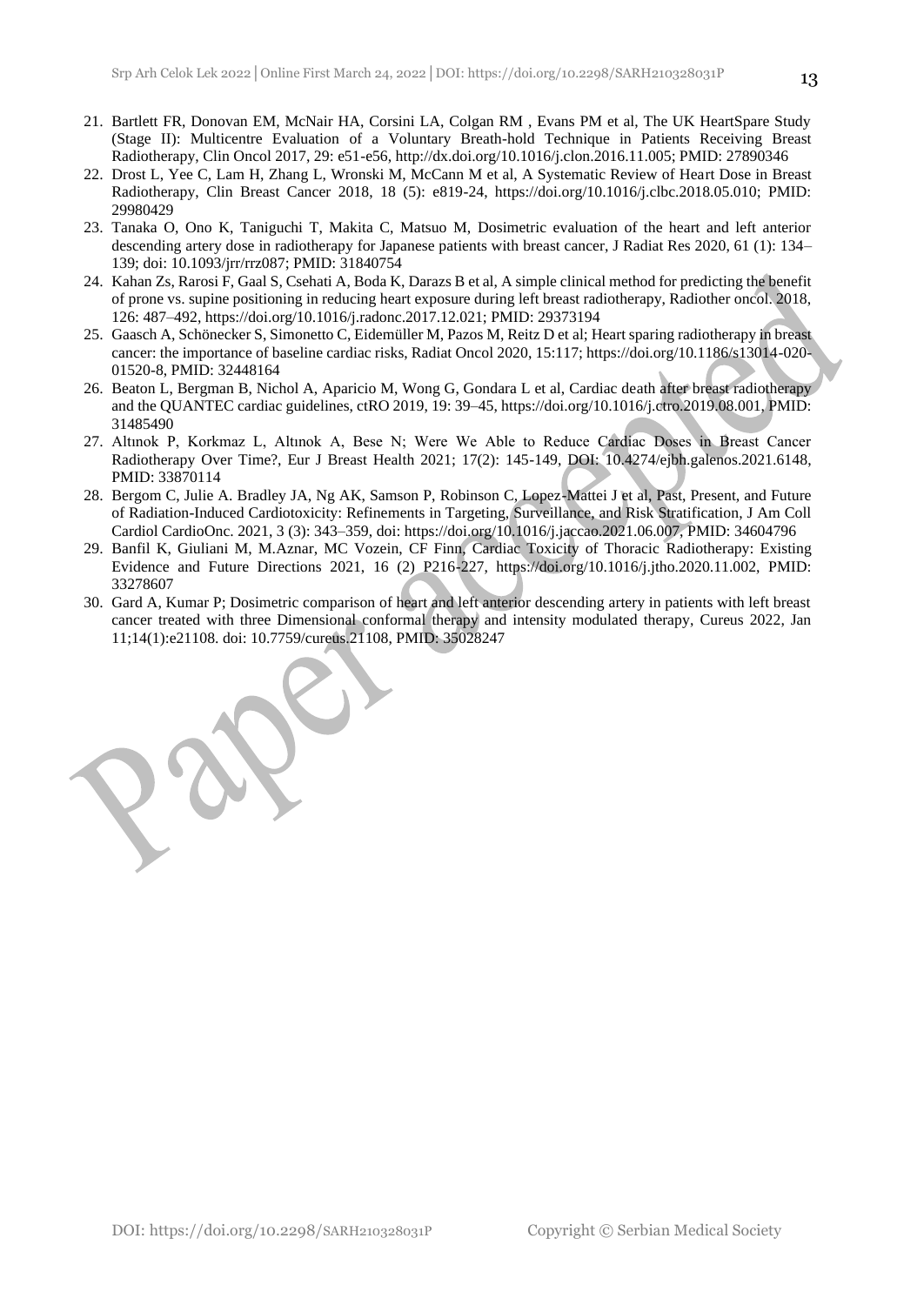### **Table 1.** Doses to heart, LAD, and left lungs (min., max., and mean dose per patient and per

cardiologically assessed cohort)

|                                              |                          | <b>Heart</b>                    |                                    |                                |                                      | <b>LAD</b>                         |                                    |                                 |                                      | Left lung                       |                                    |                                 |                                      |
|----------------------------------------------|--------------------------|---------------------------------|------------------------------------|--------------------------------|--------------------------------------|------------------------------------|------------------------------------|---------------------------------|--------------------------------------|---------------------------------|------------------------------------|---------------------------------|--------------------------------------|
| <b>Mean dose</b><br>range of<br>heart $(Gy)$ | Number<br>of<br>patients | Avg. of<br>mean<br>dose<br>(Gy) | Avg.<br>of<br>min.<br>dose<br>(Gy) | Avg. of<br>max.<br>dose $(Gy)$ | Avg.<br>volume<br>(cm <sup>3</sup> ) | Avg.<br>оf<br>mean<br>dose<br>(Gy) | Avg.<br>of<br>min.<br>dose<br>(Gy) | Avg. of<br>max.<br>dose<br>(Gy) | Avg.<br>volume<br>(cm <sup>3</sup> ) | Avg. of<br>mean<br>dose<br>(Gy) | Avg.<br>of<br>min.<br>dose<br>(Gy) | Avg. of<br>max.<br>dose<br>(Gy) | Avg.<br>volume<br>(cm <sup>3</sup> ) |
| $0-2$ Gy                                     |                          | L.58                            | 0.18                               | 46.92                          | 654.2                                | 8.92                               | 0.72                               | 33.22                           | 4.73                                 | 4.88                            | 0.05                               | 59.46                           | 1321.42                              |
| $2-4$ Gy                                     | 8                        | 3.07                            | 0.27                               | 55.94                          | 708.9                                | 21.56                              | 0.95                               | 53.97                           | 5.23                                 | 6.22                            | 0.11                               | 60.46                           | 1172.63                              |
| $4-6$ Gv                                     | 8                        | 4.92                            | 0.32                               | 55.8                           | 652.13                               | 25.39                              | 1.18                               | 55.11                           | 4.42                                 | 8.03                            | 0.18                               | 60.71                           | 1208.6                               |
| $6-14$ Gv                                    | 8                        | 8.82                            | 0.7                                | 56.6                           | 897.4                                | 30.57                              | 2.77                               | 55.65                           | 6.34                                 | 8.02                            | 0.3                                | 57.9                            | 1176.8                               |
| Data for all<br>patients                     | 31                       | 4.6                             | 0.37                               | 53.81                          | 727.17                               | 21.63                              | 1.4                                | 49.49                           | 5.18                                 | 6.78                            | 0.16                               | 59.63                           | 1219.8                               |

Avg. – average; LAD – left anterior descending artery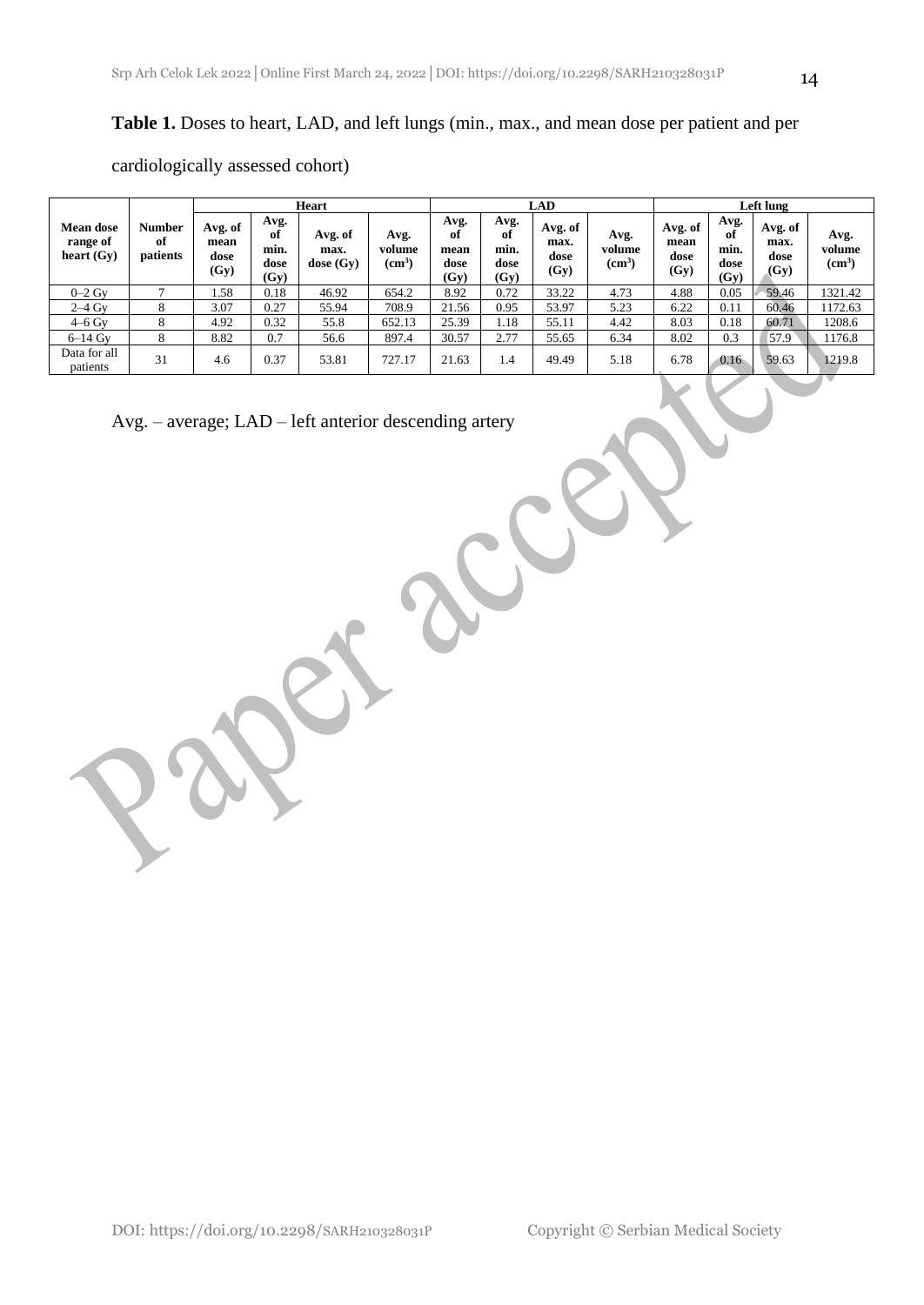### **Table 2.** Cardiovascular diseases (CVD) in examined patients and complications developed

eight years after treatment

| Cardiovascular diseases (31 patients) | No. of patients<br>with CVD* |  |  |
|---------------------------------------|------------------------------|--|--|
| Hypertension                          | 14                           |  |  |
| Angina pectoris                       | 3                            |  |  |
| Mitral valve insufficiency            | 2                            |  |  |
| Aortic valve stenosis                 |                              |  |  |
| Tricuspid valve insufficiency         | 2                            |  |  |
| Venous disease                        | 2                            |  |  |
| Hypertrophic cardiomy opathy          |                              |  |  |
| Chest pain (Stenocardia)              | 3                            |  |  |
| Phlebothrombosis                      | 3                            |  |  |
| Myocardial infarction                 |                              |  |  |

\*Some patients had more than one complication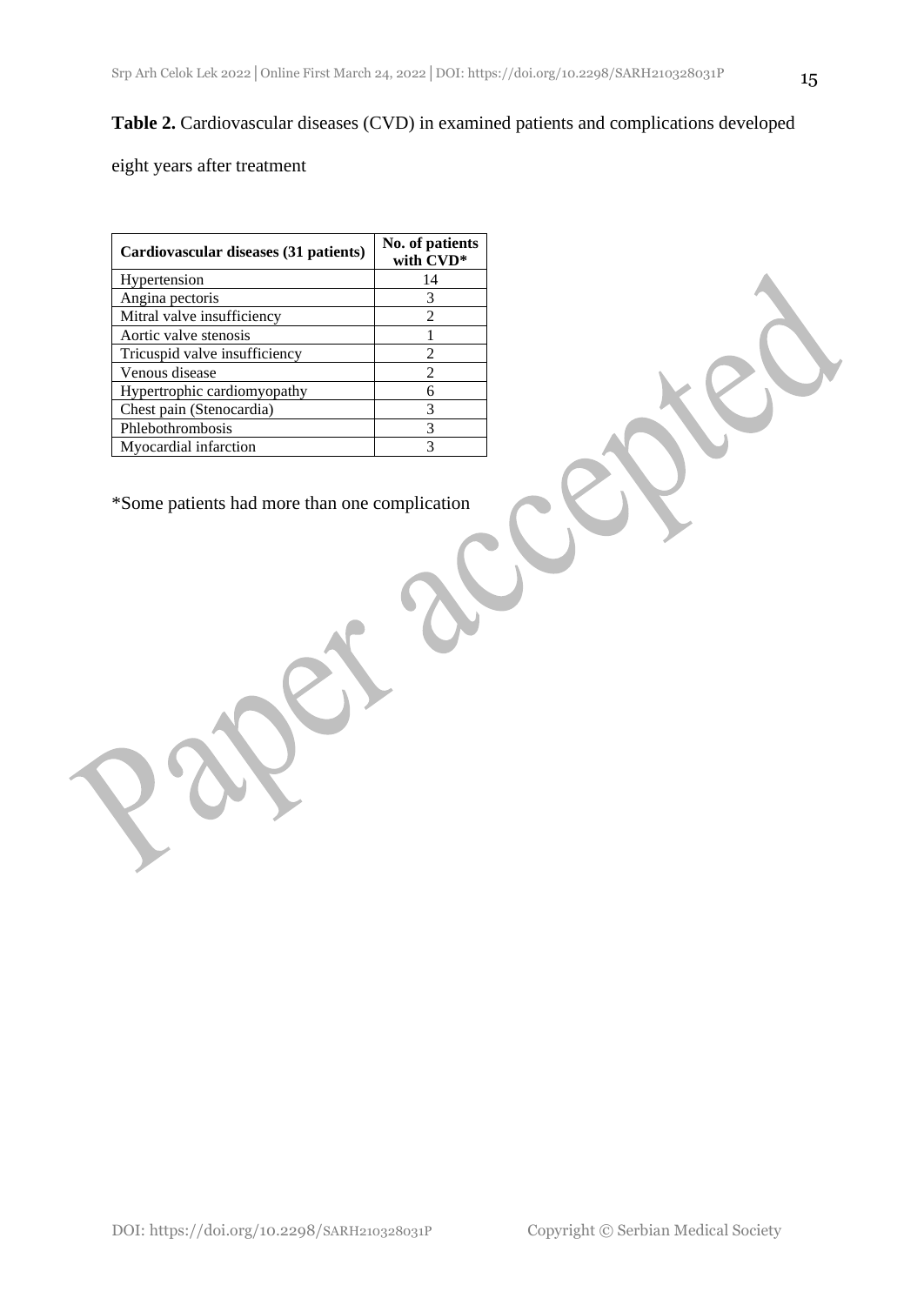### **Table 3.** Scoring system developed based on complications and dose received by critical

### organs

| Score         | <b>CVD</b> complication groups                                           | <b>Mean heart</b><br>$close (Gy)$ | <b>Mean LAD</b><br>artery dose (Gy) |  |  |
|---------------|--------------------------------------------------------------------------|-----------------------------------|-------------------------------------|--|--|
|               | Group 1: venous disease and/or<br>hypertension                           | x < 2                             | y < 10                              |  |  |
| 2             | Group 2: Group 1 plus arrythmia or<br>coronary disease (angina pectoris) | 2 < x < 3                         | 10 < y < 20                         |  |  |
| $\mathcal{R}$ | Group 3: Group 2 plus hypertrophy<br>and/or cardiomyopathy               | 3 < x < 5                         | 20 < y < 25                         |  |  |
|               | Group 4: Group 3 plus<br>stenocardia/myocardial infarction               | x > 5                             | v > 25                              |  |  |

LAD – left anterior descending artery; x – mean heart dose (Gy); y – mean LAD artery dose (Gy);

CVD – cardiovascular diseases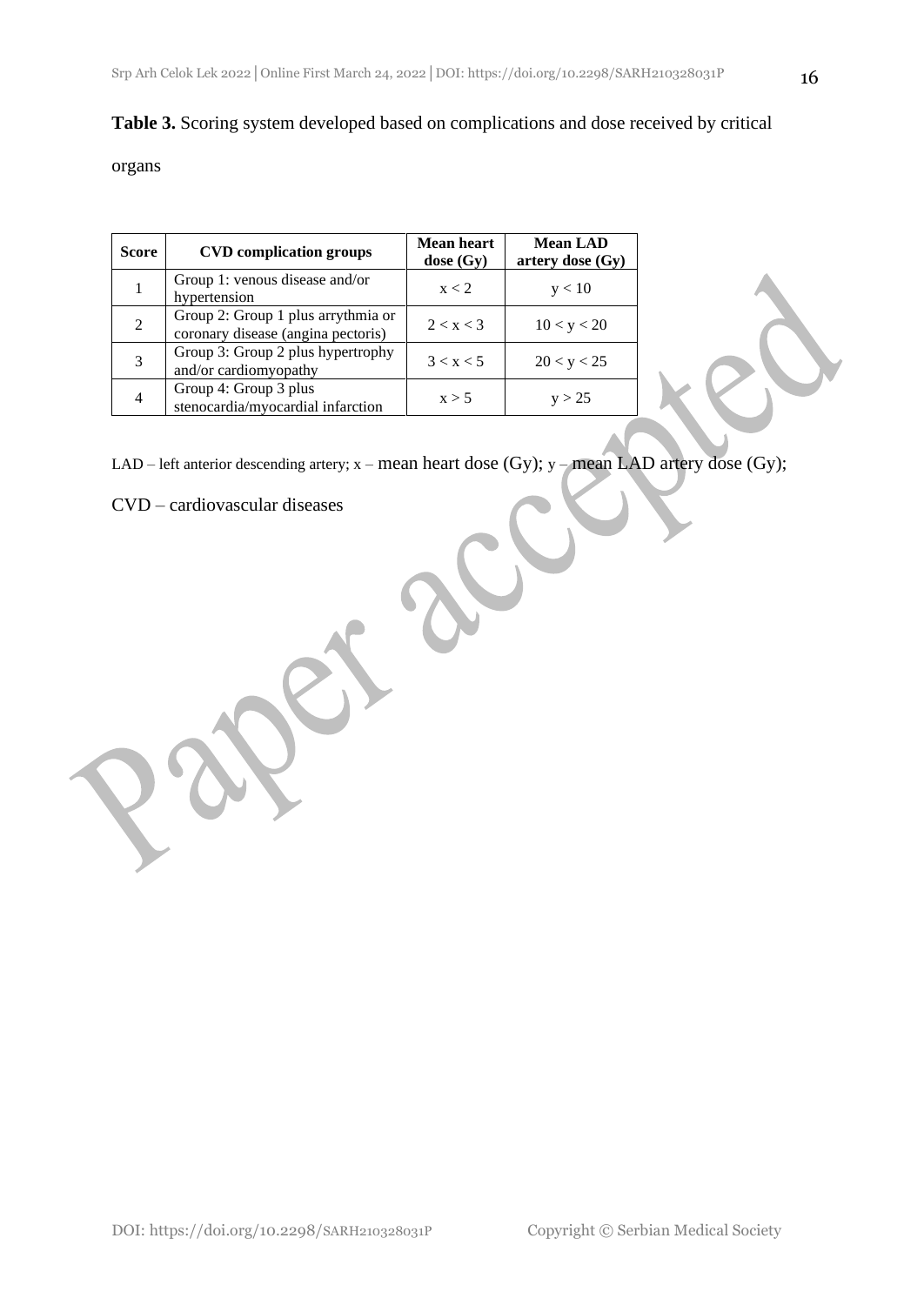

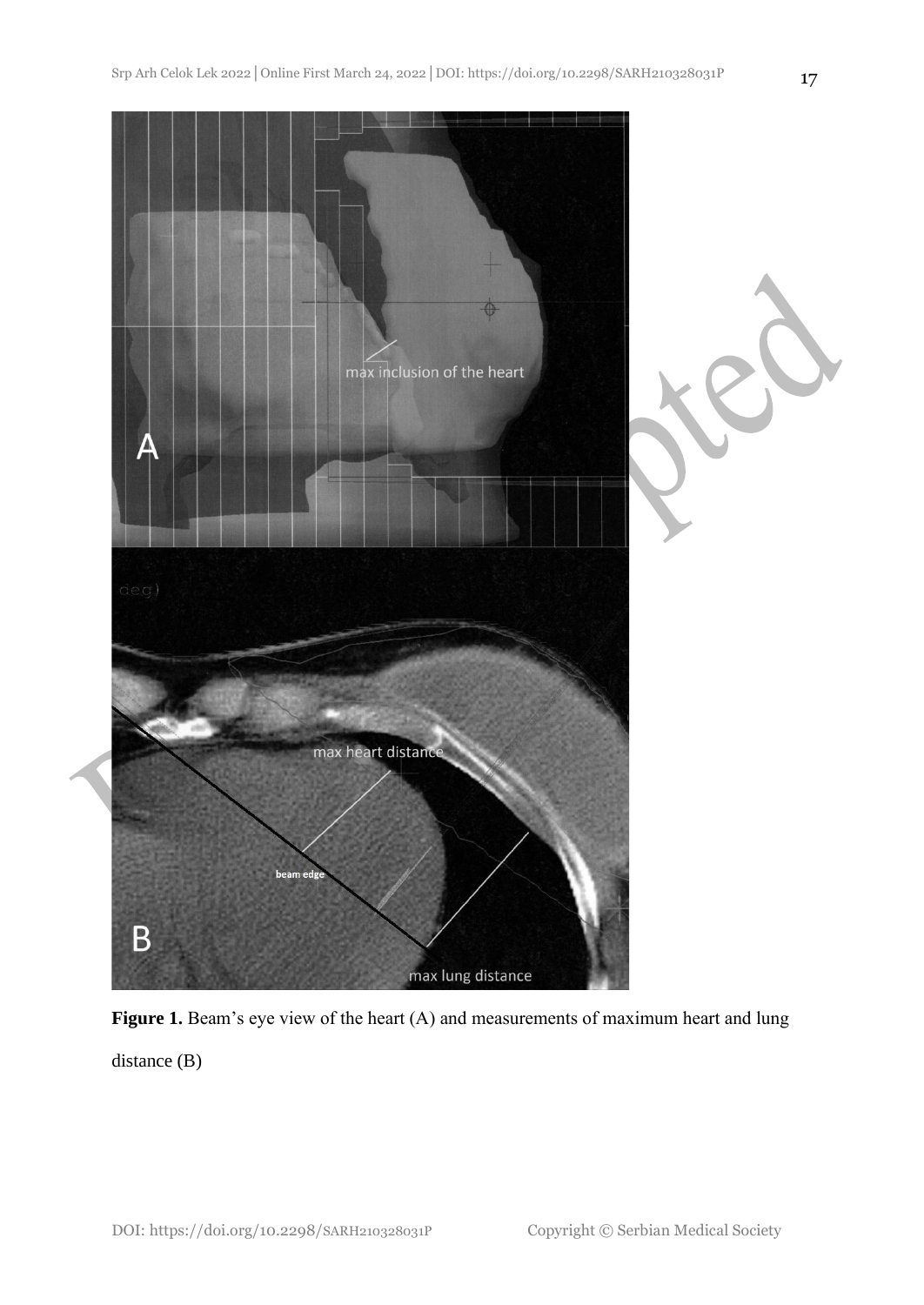

**Figure 2.** Correlation of mean heart dose to mean left anterior descending artery (LAD) dose for examined patients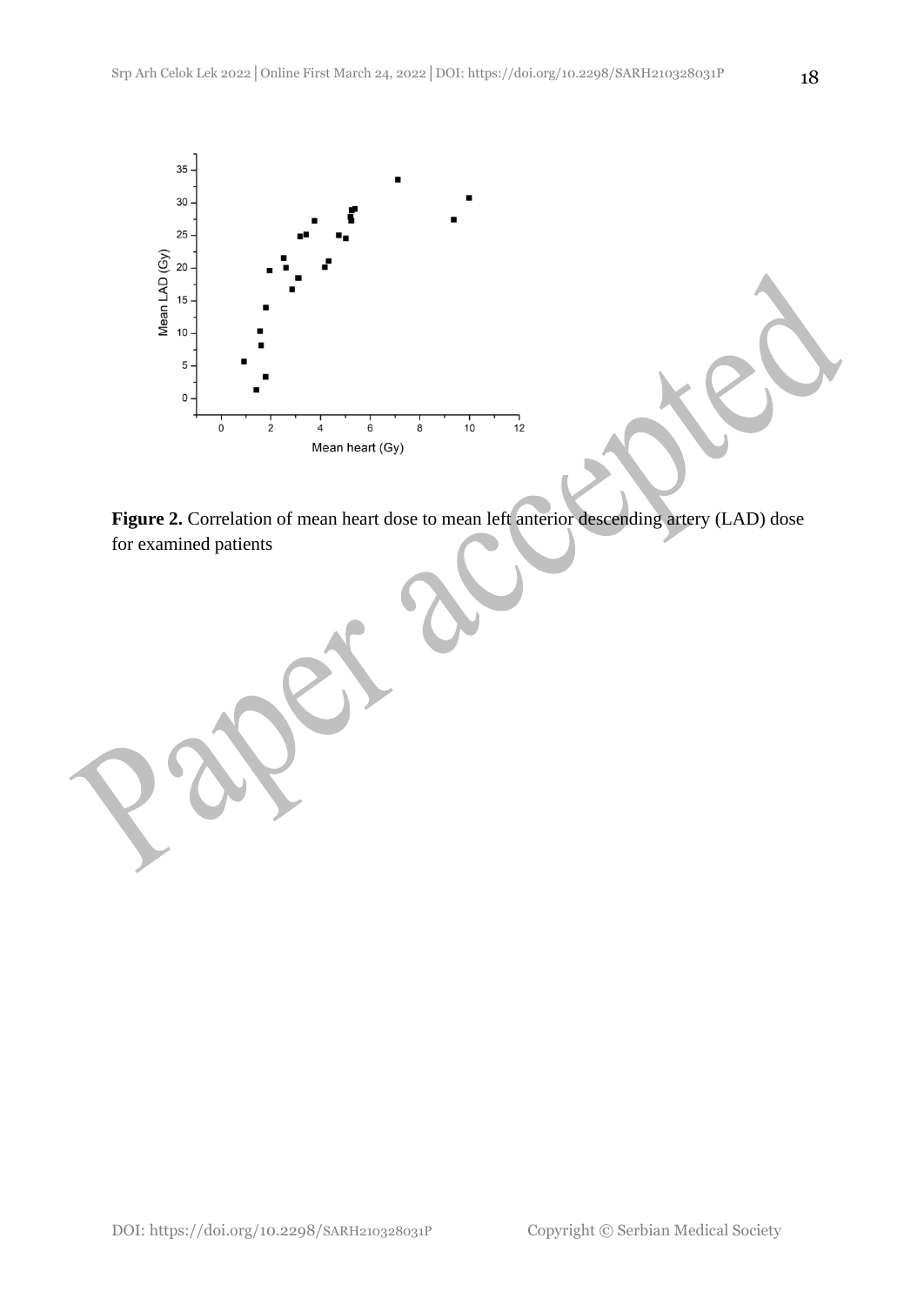

**Figure 3.** Cardiology complications developed in the examined group of 31 patient

DOI: https://doi.org/10.2298/SARH210328031P Copyright © Serbian Medical Society